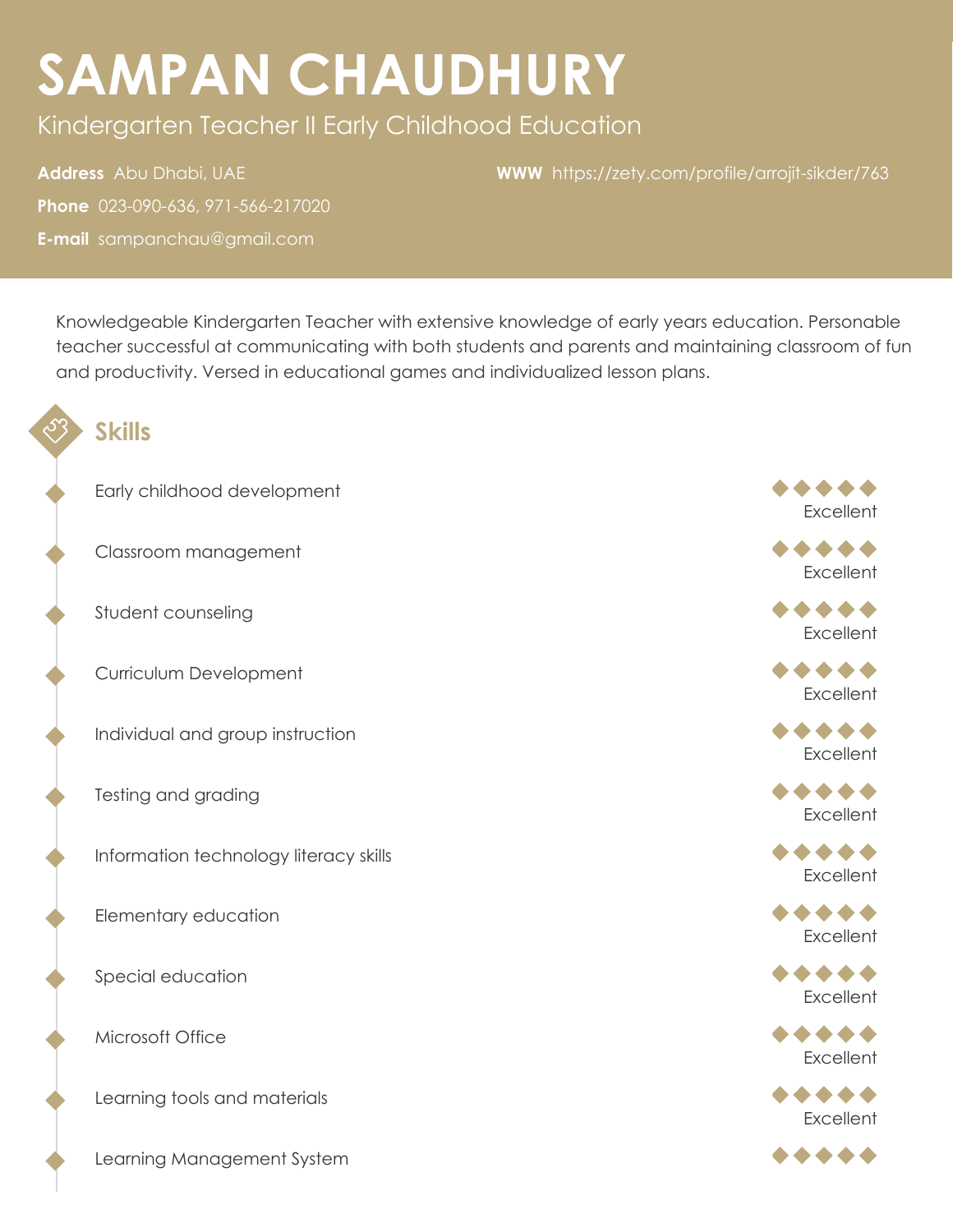Alternative learning styles

SmartClassroom Technology

Smart Classroom

Practical Learning

### **Work History**

#### **Sep 2019 - Kindergarten Teacher**

**Current** *ADIS, Abu Dhabi, UAE*

- Homeroom teacher
- Providing high standards of physical, emotional and social care for children to enable optimal learning
- Establish activities to meet each child's stage of development and interests.
- Building and maintaining strong partnerships and communication with parents.
- Play a key role within the development and review of resources, schemes of work, marking policies and teaching strategies.
- Support the development of CPDs and training to meet the requirements of Kindergarten staff and parents.
- **May 2015 - Elementary Teacher**
- **Jun 2016** *Athena Kids Nursery, Kolkata, India, India*
	- Age group: 3 yrs to 5.5 yrs (Play group).
	- Activity based learning.
	- Organize and implement a comprehensive curriculum that is engaging and developmentally appropriate, which accommodates children of all learning levels.
	- Build up a healthy relationship between the nursery and the families to ensure that we are working together to contribute to the child's success and happiness.
	- Method based writing.
	- Worksheet preparation.
	- Preparing reports on children's work and development.

#### **Sep 2013 - Nursery Teacher**

- **Mar 2014** *Art of Living Nursery LLC, Muscat, Oman*
	- Age group: 2.5 yrs to 4.5 yrs (reception group) Planning the early years and KG Program.



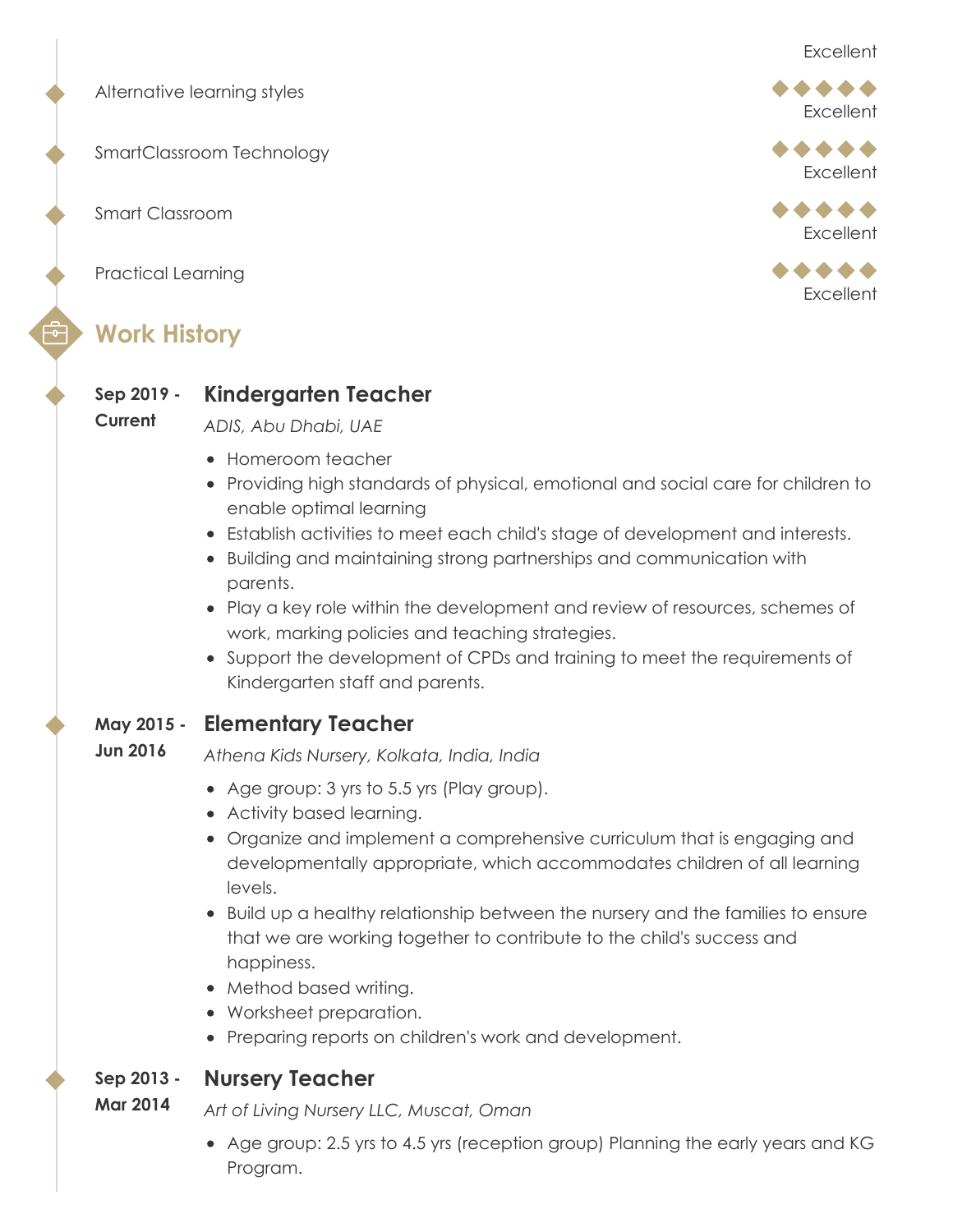- Making the yearly calendar of the activities.
- Monthly Planner making.
- Worksheet preparation.
- Developing lesson plans for the groups a) Reception b) Foundation.
- Planning and making educational aids/ materials ahead of the classes.
- Classroom arrangement.
- Assisting in promoting the Nursery and the admission processing if there Monitoring.
- Monitoring the program schedules and lesson plans for the class through their respective teachers and assistant teacher.
- Initial assessments, daily E-reports, monthly teacher's report and assisting.
- Program Director on other reports required from time to time.
- Interact with the Press and be responsible for regular publication of our activities in dailies/ periodicals and send photos and articles to our HO regularly.

#### **Jan 2012 - Sub-editor**

#### **Oct 2012** *Ekdin Daily Newspaper*

- Edit stories for factual information and grammatical correctness from on-staff and freelance writers.
- Edit and paginate News, Business and Local sections including and special sections.
- Create headlines, subheads and photo captions for local, national and syndicated stories.
- Write feature stories on local personalities, events, sports and the arts.
- Interview local and national artists for stories and profiles.
- Writing and editing Political stories and events Achievements.
- Acting & giving voice-over in a professional short film (length 5 minutes), named Jakhan Brishti Namlo, telecasted in DD Bangla television channel.
- Worked as Asst.
- Director in a documentary film (length 30 minutes) produced by Food Corporation of India.

#### **Jun 2010 - School Relations Officer**

**Dec 2011** *Extra Marks.com Education Pvt. Ltd Designation, Kolkata, WB*

- Providing high standards of physical, emotional and social care for children to enable optimal learning.
- Preparing activities to meet each child's stage of development and interests.
- Building and maintaining strong partnerships and communication with parents.
- Play a key role within the development and review of resources, schemes of work, marking policies and teaching strategies.
- Support the development of CPDs and training to meet the requirements of Kindergarten staff and parents., Teacher training for education based software.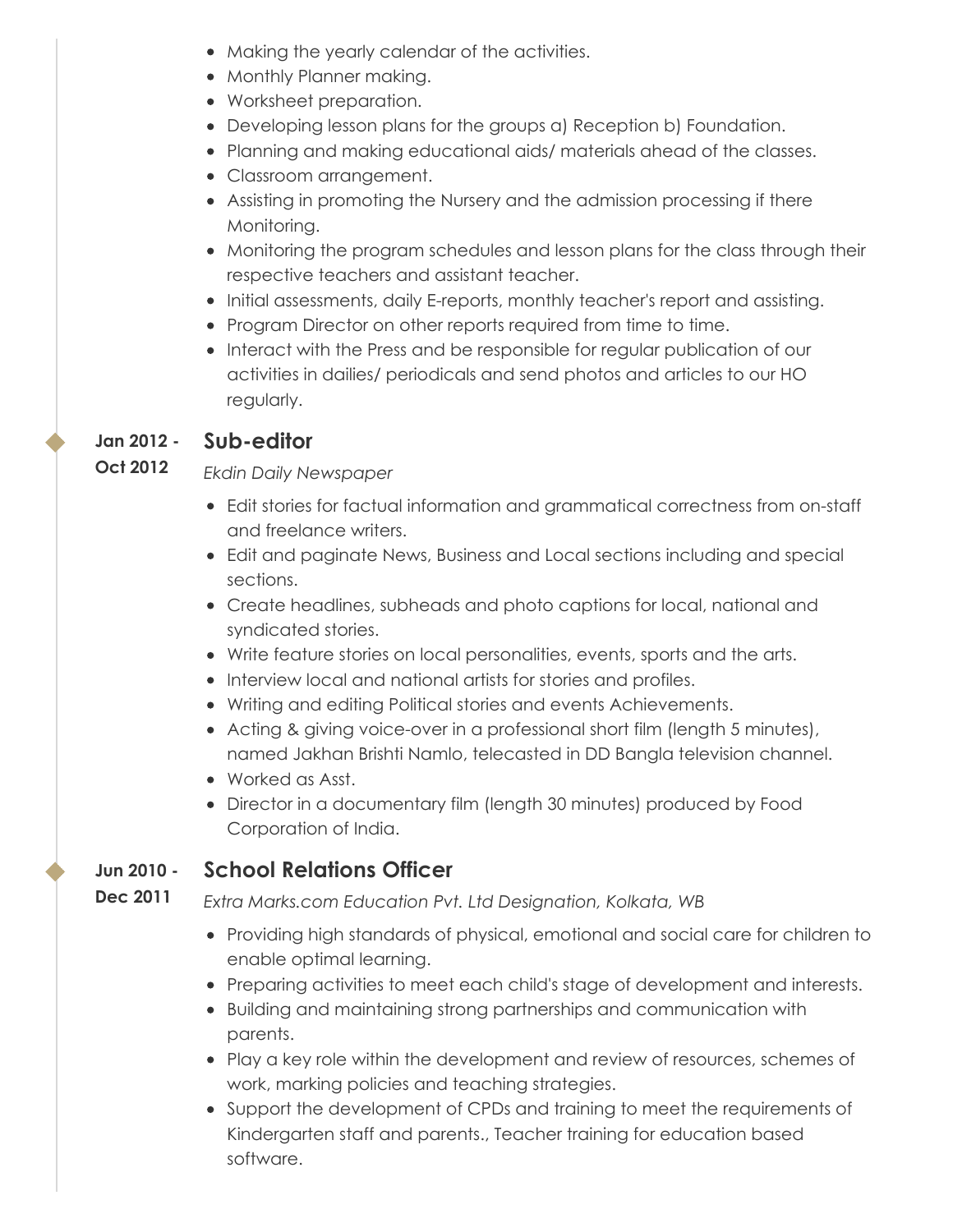- Awareness for primary education techniques introduced by Govt.
- Of India and State Government Pre-primary & Primary education.
- Demonstration and training for education based software to all Nursery, Montessori, primary (up to Class IV) students and their parents for fast and better learning.
- Demonstrate teacher for Pre-Primary & Montessori education.

## **Education**

- **May 2021 - Current M.Ed: Education Leadership** *Liverpool John Moore University - UK*
- **May 2021 - PGDE: Education**
- **Current** *Post Graduate Diploma in Education (PDGE) - Scottish Qualification Authority*
- **Apr 2009 - May 2011 Masters: Journalism & Mass Communication** *Sikkim Manipal University (SMU) - India*
- **Aug 2010 - Apr 2011 Diploma: Pre, Primary Teachers Training** *NICP - India*
- **Aug 2006 - Sep 2009 Bachelor: Media Science** *Pailan School of International Studies(WBUT) - India*

# **Accomplishments**

- *1.* Provide CPD training to Kindergarten Teachers on ' **Best Practices for Kindergarten**'
- *2.* Provide CPD training to kindergarten teachers on ' **Jolly Phonics'**

# **Certifications**

- **Jul 2020** Managing ADHD, Autism, Learning Disabilities and Concussion in School
- **Mar 2021** Effective use of phonics in a time of remote education

### **Affiliations**

 $\circledR$ 

Department of Education and Knowledge

### **Software**

G-Suite